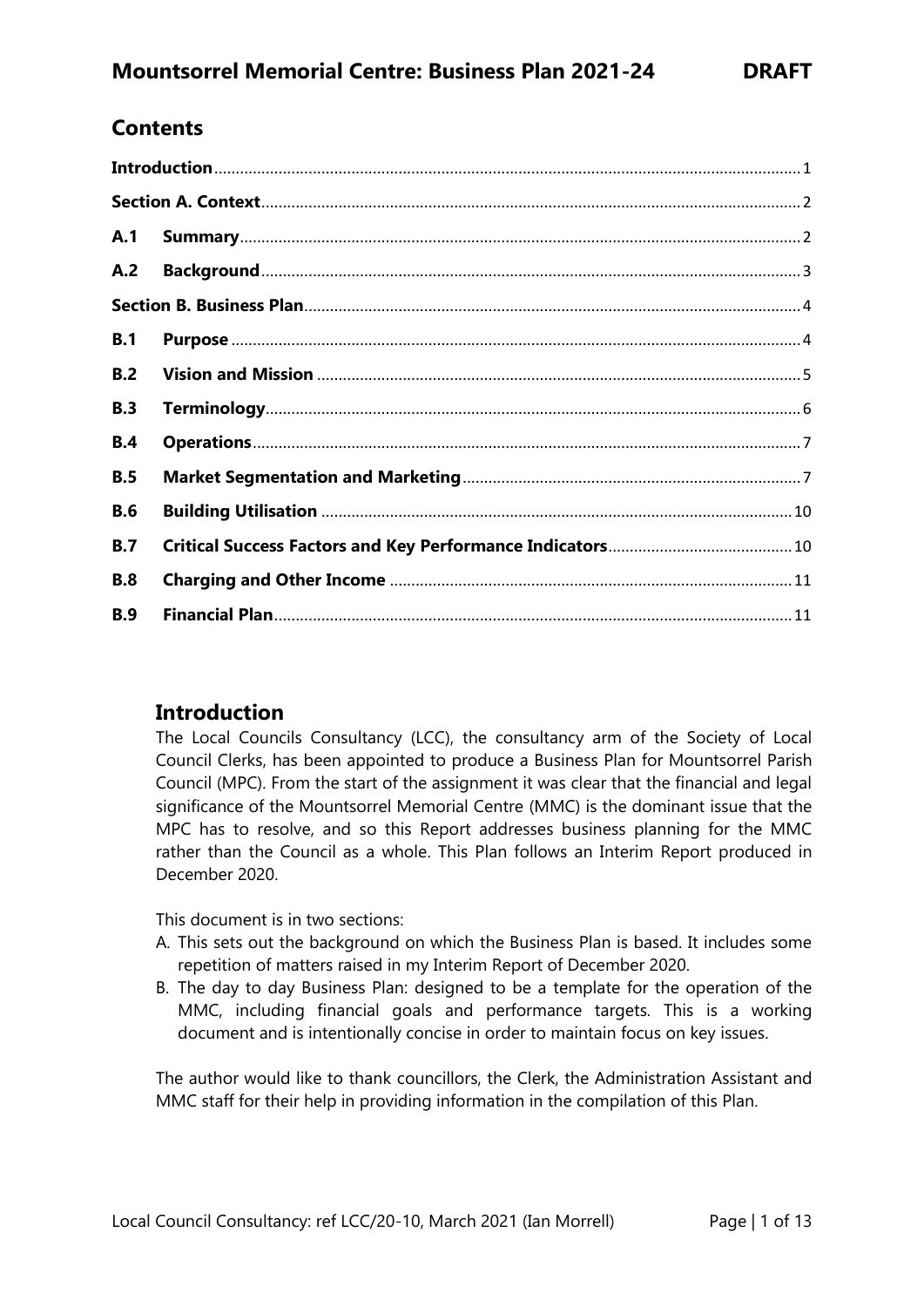# <span id="page-1-0"></span>**Section A. Context**

### <span id="page-1-1"></span>**A.1 Summary**

2.1 During my discussions and research for this assignment I have drawn on a number of reports prepared by councillors and staff, all of which demonstrate a consistency of approach and ambition for the MMC. In particular I would highlight reports written by Cllr Pirt and Deborah Moore. I have concluded that what appears to be areas of significant divergence within the Council regarding the future of MMC, are actually legitimate alternative views capable of being reconciled.

| 'Opposing'                                                                                                                                                                                                                                                                | Consequence of                                                                                                                        | <b>Reconciliation of viewpoints</b>                                                                                                                                                                                                                                                                                                                                                                                                     |
|---------------------------------------------------------------------------------------------------------------------------------------------------------------------------------------------------------------------------------------------------------------------------|---------------------------------------------------------------------------------------------------------------------------------------|-----------------------------------------------------------------------------------------------------------------------------------------------------------------------------------------------------------------------------------------------------------------------------------------------------------------------------------------------------------------------------------------------------------------------------------------|
| <b>Viewpoints</b>                                                                                                                                                                                                                                                         | the viewpoints                                                                                                                        |                                                                                                                                                                                                                                                                                                                                                                                                                                         |
| The MMC is a<br>community asset<br>capable of<br>transforming the life<br>of local residents and<br>represents something<br>to generate civic<br>pride in a place that<br>historically was<br>regarded as a poor<br>relation in<br>comparison to other<br>local villages. | MMC is a<br>community asset<br>and should be<br>financially<br>supported<br>whatever the cost.                                        | MMC is first and foremost a community<br>venue, but also has the potential to<br>generate significant income from events,<br>which in themselves also benefit<br>community cohesion.<br>MMC should be managed 'professionally'<br>in order to maximise its community and<br>commercial potential.<br>There should be targets which reinforce<br>its goals whilst also ensuring that it has<br>realistic plans and financial controls in |
| MMC is a potential<br>asset, but it is not<br>justifiable to impose a<br>heavy tax burden on<br>residents to support<br>it, especially when<br>costs are not properly<br>controlled.                                                                                      | MMC is more a<br>liability than an<br>asset because<br>there is a lack of<br>financial controls,<br>management and<br>target setting. | place.<br>Any operating subsidy provided by MPC<br>on behalf of the residents must be<br>reasonable, justifiable and subject to<br>rigorous scrutiny.                                                                                                                                                                                                                                                                                   |

2.2 Essential components of this Plan are the creation of a charitable company, a management board to run the MMC and the recruitment of a Centre Manager. This will take a number of months at least, and it may be regarded as essential that the recruitment of a Centre Manager is delayed until the management board is in place. Under normal circumstances this might be an unacceptable delay in a vital appointment. However, it is my view that the current staffing team at the MMC, with appropriate support, could start implementing this Plan without a Manager in post, if they were confident that the appropriate management arrangements would be put in place in due course.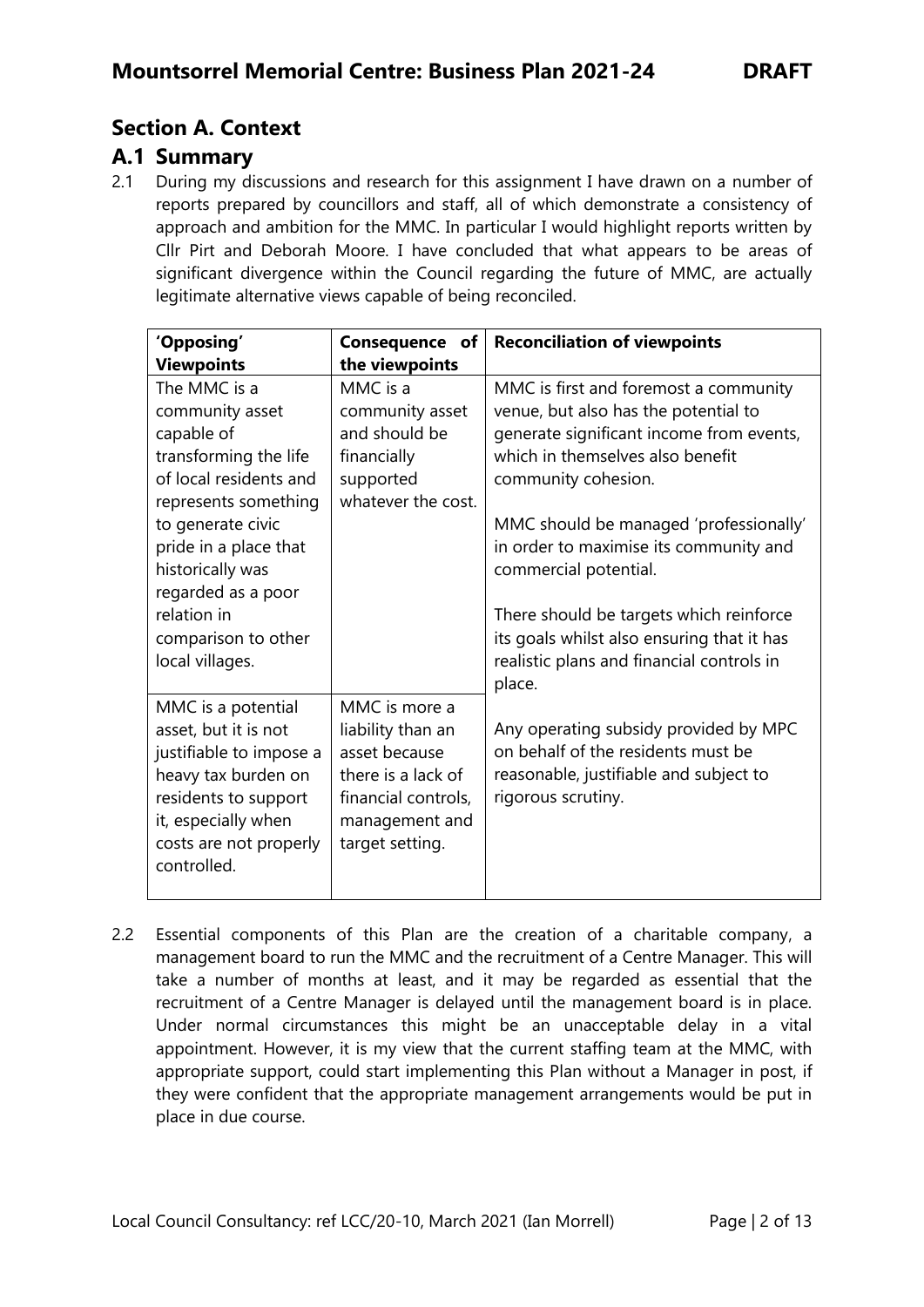# <span id="page-2-0"></span>**A.2 Background**

- A2.1 As addressed in detail in the Interim Report, the MMC is a rightly prized asset for the village, but it has become a source of contention and criticism for a number of reasons, which include:
	- a) The lack of a clear Vision which has created an untenable tension between 'community' use and the pressure to generate income.
	- b) The consequence of this situation is the attempt to be 'all things to all people', which in practice means an inherent process of consistently shifting priorities.
	- c) This has led to those staff responsible for managing it being placed in an impossible position because individual councillors' expectations for the MMC are contradictory.
	- d) The management structure for the MMC is not fit for purpose.
	- e) As a consequence of the issues above, the level of continuing financial support required from the Precept without a clear short or medium term business plan is not a responsible course of action.
	- f) The practical consequences of the lease agreement with the Mountsorrel War Memorials Trust (WMT) have created an onerous arrangement where MPC carries all the financial risk whilst having to fulfil the requirements of the Trust's charitable obligations.
- A2.2 The fundamental issue that MPC has to resolve is the balance between its aspirations for the MMC and the willingness of residents to support these through the Precept. MPC has to create collective aspirations, goals and plans. These have to be carefully articulated, and performance of individuals and the Plan as a whole must be matched against them.
- A2.3 Following legal advice taken in 2020, the MPC and the WMT have agreed on the principles of a future legal arrangement. These are
	- a) The current lease agreement between the Trust and MPC must be replaced.
	- b) The MMC should be operated by an independent charitable company.
	- c) As the owners of the MMC, the Trust will grant a lease to the charitable company for the operation of the Centre.
	- d) MPC will continue to support the MMC financially, in accordance with the charitable objectives of the new company and in line with the Council's own statutory responsibilities and powers.
	- e) That MMC becomes accountable to an independent Management Board. This may include representatives of MPC and/or the Trust but is not subject to control by either of them.
	- f) This new arrangement will ensure that both the Trust and the Parish Council have an arms-length legal and managerial relationship with the new charitable company.
- A2.4 The requirement to put the governance arrangements for the MMC on a secure longterm legal basis is a high priority, not least because it is essential to having sound day to day operational management arrangements in place. However, this does not preclude the need to put in place and start to implement a Business Plan as soon as possible.
- A2.5 This Plan therefore assumes the following: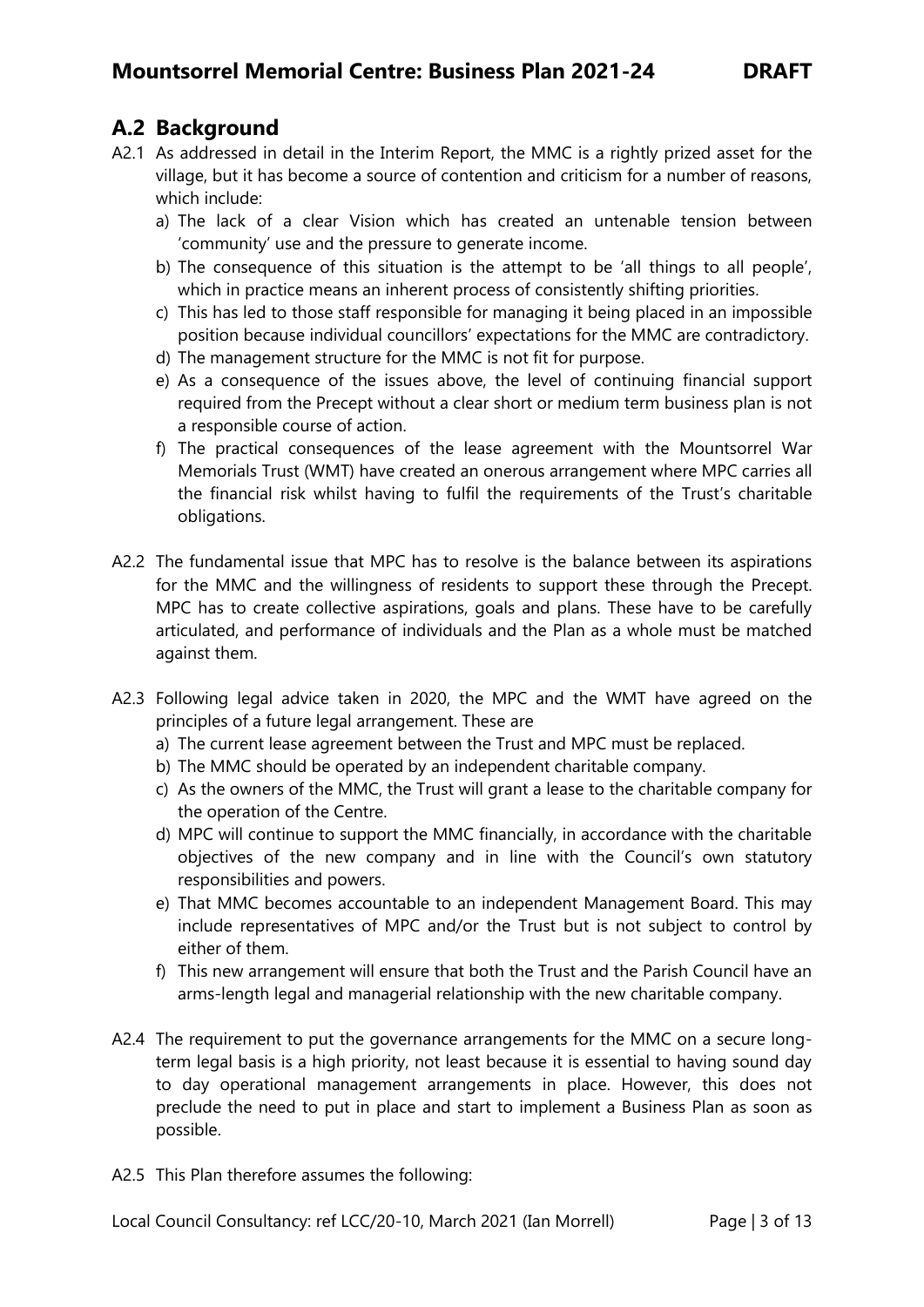- a) That the MMC will operate as a 'business' independent of the day to day operation of either MPC or the WMT. Not only are there unequivocal legal reasons for this to be the case, but also, this is the best way for the MMC to optimise its potential.
- b) The management board must be made up of individuals having capabilities relevant to the successful implementation of the legal obligations and Business Plan for the Centre.
- c) This Plan cannot answer all the questions relating to the future of the MMC. This will depend on a number of factors. However, in the short term it aims to create a direction of travel for the MMC to recover from the Covid-19 crisis, and to build the foundations for a successful long-term plan, being adaptable to changing circumstances.

### <span id="page-3-0"></span>**Section B. Business Plan**

### <span id="page-3-1"></span>**B.1 Purpose**

- B1.1 It is important to be clear what this Plan is, and what it is not. Any Business Plan is simply a template for the future, it is not a definitive set of instructions nor a predictor of success. It sets out the essentials of what the enterprise is seeking to achieve, in terms of what it provides, to whom, how it will do this and at what price. In doing so the Plan establishes a focus on priorities. As such it is essential to remember that the Strategy which drives the Business Plan includes what the enterprise plans to do, as well as what it is **not** going to do.
- B1.2 The actual performance outcomes of the Plan will be dependent on sound strategic decision-making and strong operational management. This Plan should be used to guide decisions about the future management, controls, performance targets and financial support for the MMC. As such, this takes a three-year view of the viability of the MMC. However, it cannot give definitive answers to every question. In fact it would be wrong to try and do so for the following reasons:
	- a) The Plan needs to provide a template for action but must also encourage adaptability and responsiveness to community and market demands.
	- b) It must be regularly reviewed and respond to operational and market conditions.
	- c) The team implementing the Plan must regard it as 'theirs' in the sense that they are committed to the priorities and regard the goals as achievable.
- B1.3 The MMC is not a private commercial enterprise, but there is an essential lesson from that sector which needs to be highlighted. The most successful firms are almost always those which establish a service and product which customers value and are willing to pay for: they then build an efficient operating model around this in the expectation that profits will follow. Businesses that focus on profits first and foremost usually fail to provide what customers value and as a result have a high failure rate.
- B1.4 This principle applies to the MMC: provide the right 'product' and the desired customers will come. The enterprise will grow through loyalty, repeat business and recommendations. Retaining existing customers is much cheaper than trying to get new ones.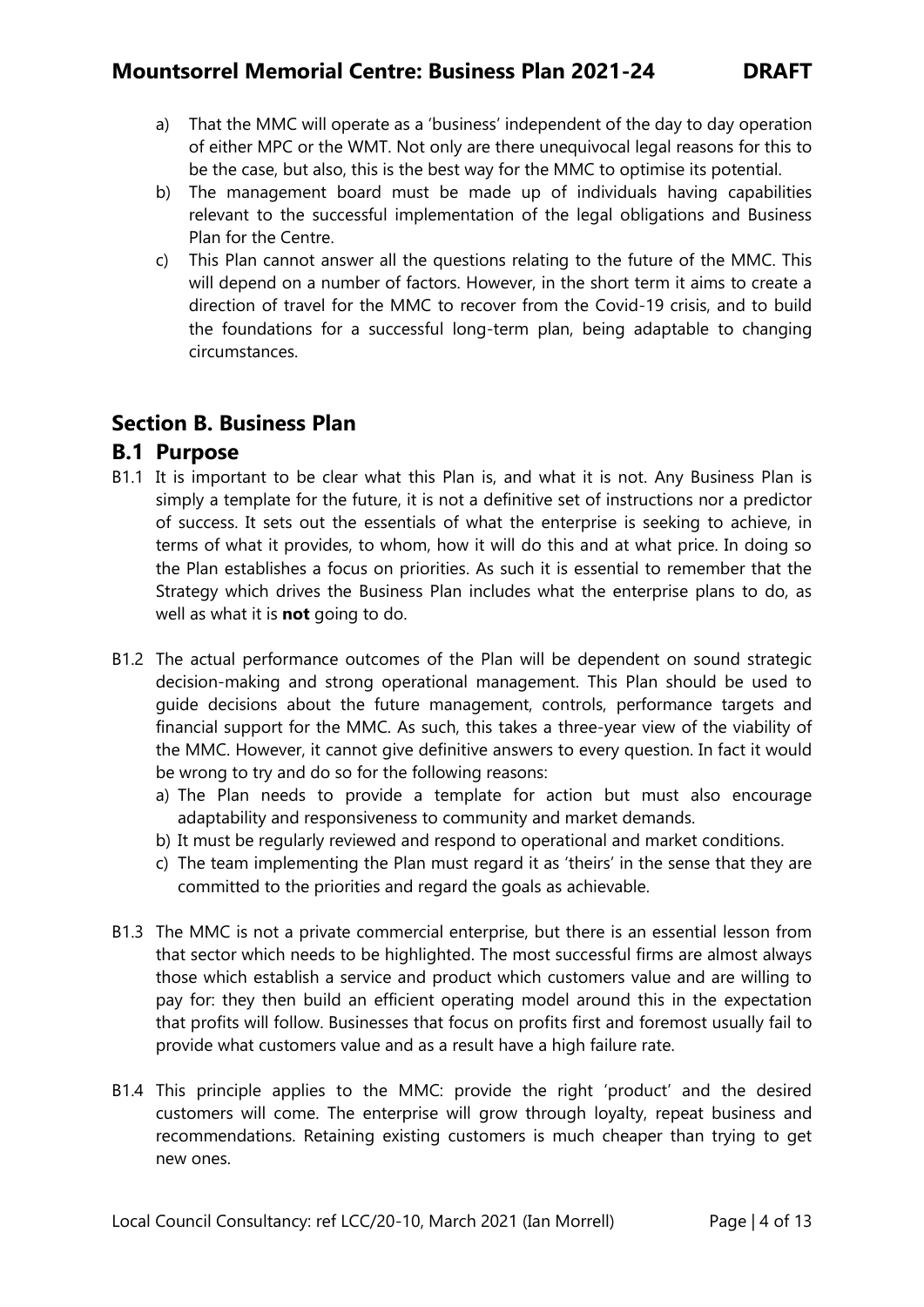## **Mountsorrel Memorial Centre: Business Plan 2021-24 DRAFT**

- B1.5 Integral to the implementation of the Plan is the notion of opportunity cost, in terms of money, time and energy. In other words, doing one thing means there is less opportunity to do something else. This is why maintaining the focus on priorities is essential to success and ensures that the team who are implementing the Plan are clear on the direction of travel, and can judge their own performance against objectives, in a way which motivates them.
- B1.6 This Plan comes at an opportune time for the MMC: the Covid-crisis has forced the closure of the Centre and created the opportunity to review its operation. The period from opening at the end of 2017 to closure in March 2020 is described as Phase 0. This period has been a key learning phase for the MMC. This Plan builds on that learning, with the reopening of the MMC being the start of Phase 1 of its long-term future. In other words, this Plan is not a continuation of Phase 0, it is a 'resetting' of aspirations and goals. In doing so it allows a line to be drawn under the past, and to build with a fresh start.

| <b>Strengths</b>                                                                                                                                                                                                                                                                                                                                              | <b>Weaknesses</b>                                                                                                                                                                                                                                                                                                                                         |
|---------------------------------------------------------------------------------------------------------------------------------------------------------------------------------------------------------------------------------------------------------------------------------------------------------------------------------------------------------------|-----------------------------------------------------------------------------------------------------------------------------------------------------------------------------------------------------------------------------------------------------------------------------------------------------------------------------------------------------------|
| • Experience gained by staff team.<br>• Loyalty and commitment of the team to<br>the success of MMC.<br>• An understanding of the character and<br>market position of MMC in order to<br>enhance opportunities.<br>• MMC has proved to be attractive to a<br>diverse range of hirers.<br>• An understanding of important operational<br>and practical issues. | . Over-complicated charging structure.<br>• Some reputational damage in the<br>community e.g. cancelling regular users to<br>accommodate one-off business.<br>• Lack of a Business Plan, sense of direction<br>and clear priorities.<br>. Well publicised disagreements within the<br>Parish Council.<br>• Dysfunctional line management<br>arrangements. |
| <b>Opportunities</b>                                                                                                                                                                                                                                                                                                                                          | <b>Threats</b>                                                                                                                                                                                                                                                                                                                                            |
| • Building on lessons learnt and existing<br>strengths.<br>• Creation of a management board based on<br>specific capabilities of board members.<br>• Different types of hirers tend not to be<br>competing for space at the same time.                                                                                                                        | • The legal position between the building<br>owners and the Council as tenants.<br>• Repetition of previous mistakes especially<br>line management and policy-making<br>processes and decisions.                                                                                                                                                          |

B1.7 The following table is a SWOT analysis of Phase 0.

## <span id="page-4-0"></span>**B.2 Vision and Mission**

B2.1 The precise Vision and Mission for the MMC are yet to be agreed, but this Plan presumes that the following principles will be incorporated. The Memorial Centre is a venue at the centre of the Mountsorrel community. It will seek to maximise the use of the Centre, prioritising community use, and also being a venue of choice for events, the income from which will help to financially support its long-term sustainability. It will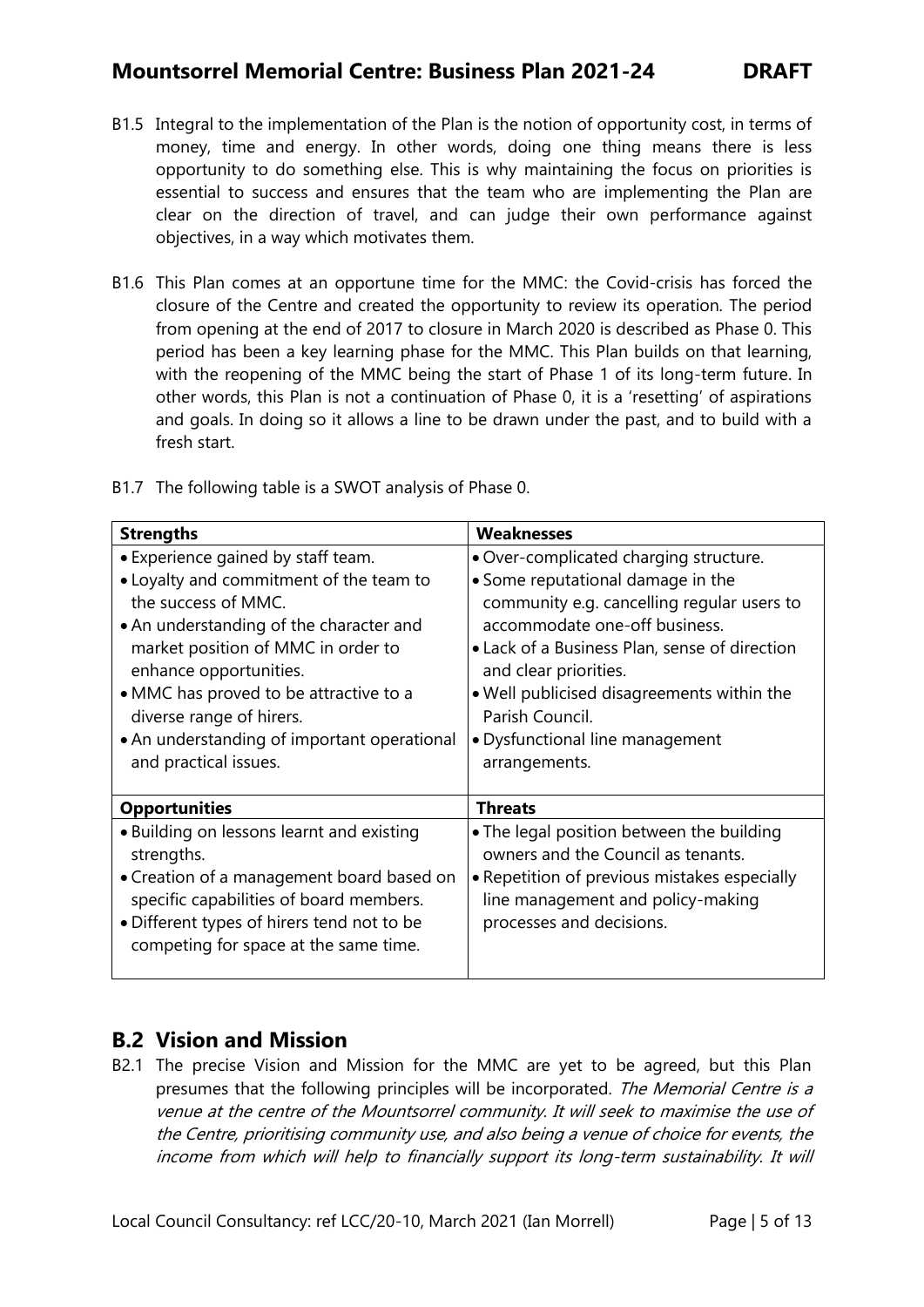fulfil the needs of the community by being forward looking, adaptable, professional and environmentally responsible.

INSERT AGREED VISION INSERT AGREED MISSION

- B2.2 The operational ethos which develops from the Vision and Mission is vitally important to the image and reputation of the MMC and is a critical success factor. This Plan assumes the following:
	- a) The MMC is a venue for the local area and not just the village. In terms of being a venue for gigs, theatre and shows, it could aspire to regional significance.
	- b) Day to day management needs to reflect that the MMC is not a large village hall run by volunteers on a hand to mouth basis, it is a professionally run venue, with strategic and operational plans.
	- c) Whilst developing a reputation for high standards, MMC also needs an image of being a friendly venue, valued by the community as 'their' place.
- B2.3 If MMC were purely commercial, a subsidy from the Council would be inappropriate. However, with mixed use, a subsidy is permissible if the management of the venue meets the following criteria:
	- a) Non-community usages generate a commercial level of profit.
	- b) 'Community' usage is explicitly defined.
	- c) Overhead costs are set at a level appropriate to a well-managed commercial enterprise.
	- d) The level of subsidy is forward planned, not open-ended.

# <span id="page-5-0"></span>**B.3 Terminology**

### B3.1 **Community**

- a) All 'communities' are a collection of groups, which may or may not overlap, but which in aggregate create the particular characteristics of the village or town. The Vision for the MMC must be clear in identifying the priority groups and 'communities of interest' which it is seeking to support.
- b) The word 'community' and expressions like 'community benefit' are not selfexplanatory. MPC will need to give practical meaning to these for this Plan to be achievable.

#### B3.2 **Commercial**

This is often seen as the opposite of 'community', and therefore in terms of priorities mutually exclusive. However, the business model for the MMC needs to be constructed on the basis of commercial and community working interdependently. In fact doing so is essential to its viability. The MMC is a 'business' in the context of being 'businesslike' which suggests thoroughness in decision-making and implementation.

#### B3.3 **Profit and loss**

Income is not profit, nor is 'loss' necessarily negative. So, the assumption that all income is good is erroneous if the overhead cost of generating the income assumes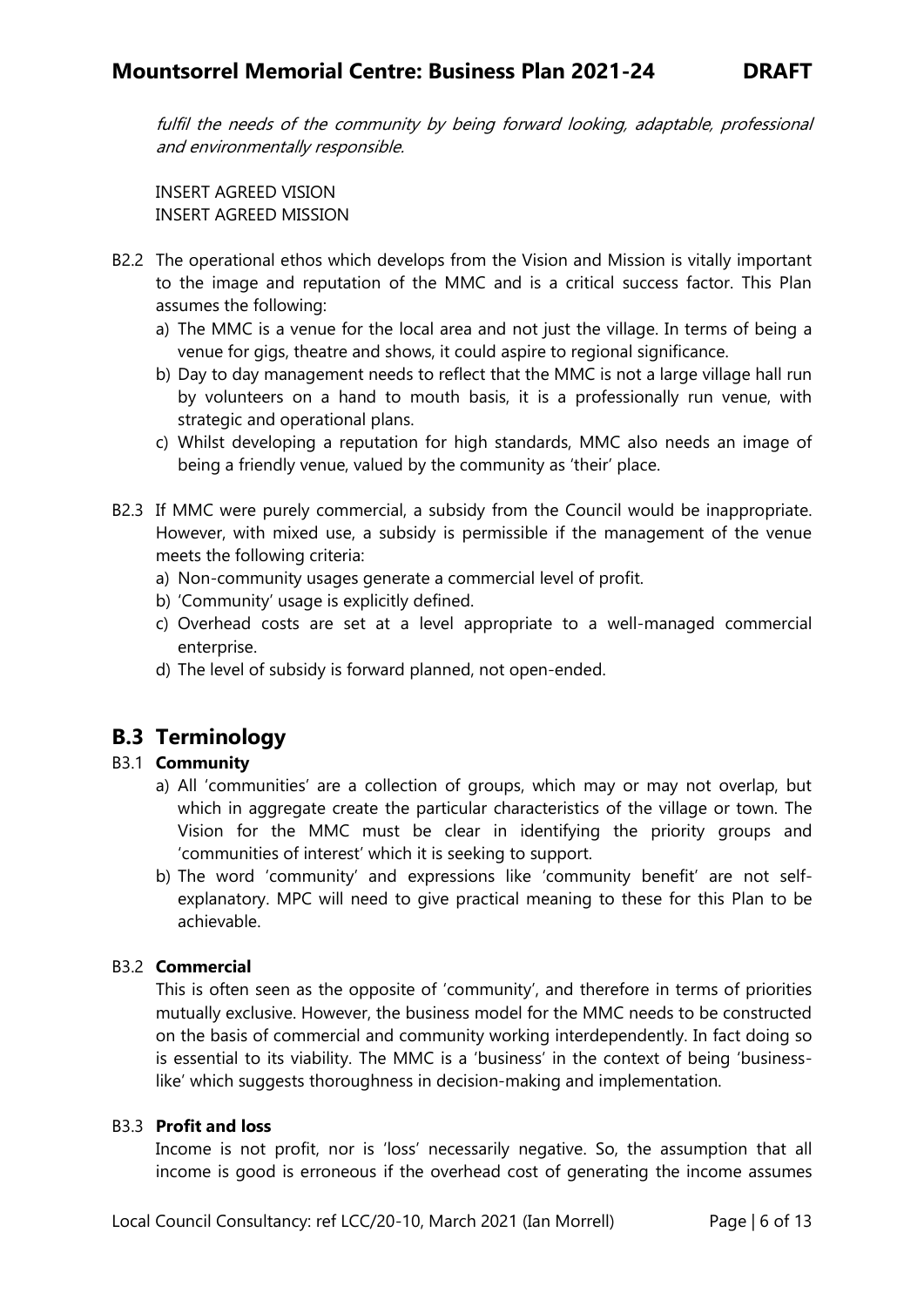## **Mountsorrel Memorial Centre: Business Plan 2021-24 DRAFT**

profit but is actually generating a loss. Similarly, agreeing that allowing the use of the facility by a community group at a 'loss' can be seen as a legitimate taxpayer subsidy to fulfil the essential role of the Council. The point is that decisions about income, expenditure, profit and 'loss' are made for clear and rational reasons.

## <span id="page-6-0"></span>**B.4 Operations**

- B4.1 The MMC is a community enterprise with a significant turnover, and the standards and expectations of performance must reflect a professional approach.
- B4.2 There are legal issues in relation to the current lease, and agreement on future arrangements, which are currently being addressed. Resolving these for the long-term is critical to the success of this Plan. However, the Plan can (and must) be implemented at the earliest opportunity: this will require transitional arrangements to be made.
- B4.3 The MMC has a solid basis on which to grow in that it has important lessons from Phase 0 and a capable and committed team of staff in place. The ongoing human resources required to achieve success will be the key financial and operational decision in the management of the enterprise. In this respect training is vital, so that roles are interchangeable, to the greatest extent they reasonably can. In practice this means that everyone is directly involved in customer service and sales, as the standards achieved, and the recommendations made by happy customers will be the best source of repeat and new business.
- B4.4 A specific marketing role is necessary, in order to target events business, which is essential to the financial plan. This includes social media and publicity, which has to be of a standard reflective of the goals and values of the enterprise.
- B4.5 There are two elements of organisational structure essential for the Business Plan to succeed.
	- a) An operational manager with the experience and skills to motivate and lead the team in maintaining a focus on priorities, develop the MMC and ensure the continuation of high standards of customer service.
	- b) An independent management board to which the Manager reports. The board must be made up of people with the requisite skills and experience to support the Manager and the team in implementing the Business Plan.

## <span id="page-6-1"></span>**B.5 Market Segmentation**

B5.1 Broadly, the MMC is targeting two types of customers i.e. Commercial and Community. The distinction between the two is **not** a matter of one being profitable and the other being a cost overhead. The distinction is useful shorthand, but the two objectives are not mutually exclusive, they simply reflect differing priorities for different types of users. For example, it could be considered that all of the commercial activity has an element of 'community' benefit e.g. weddings are a celebration for local families, business hirers are supporting employment and ticketed events provide entertainment for residents of Mountsorrel and the surrounding area.

Local Council Consultancy: ref LCC/20-10, March 2021 (Ian Morrell) Page | 7 of 13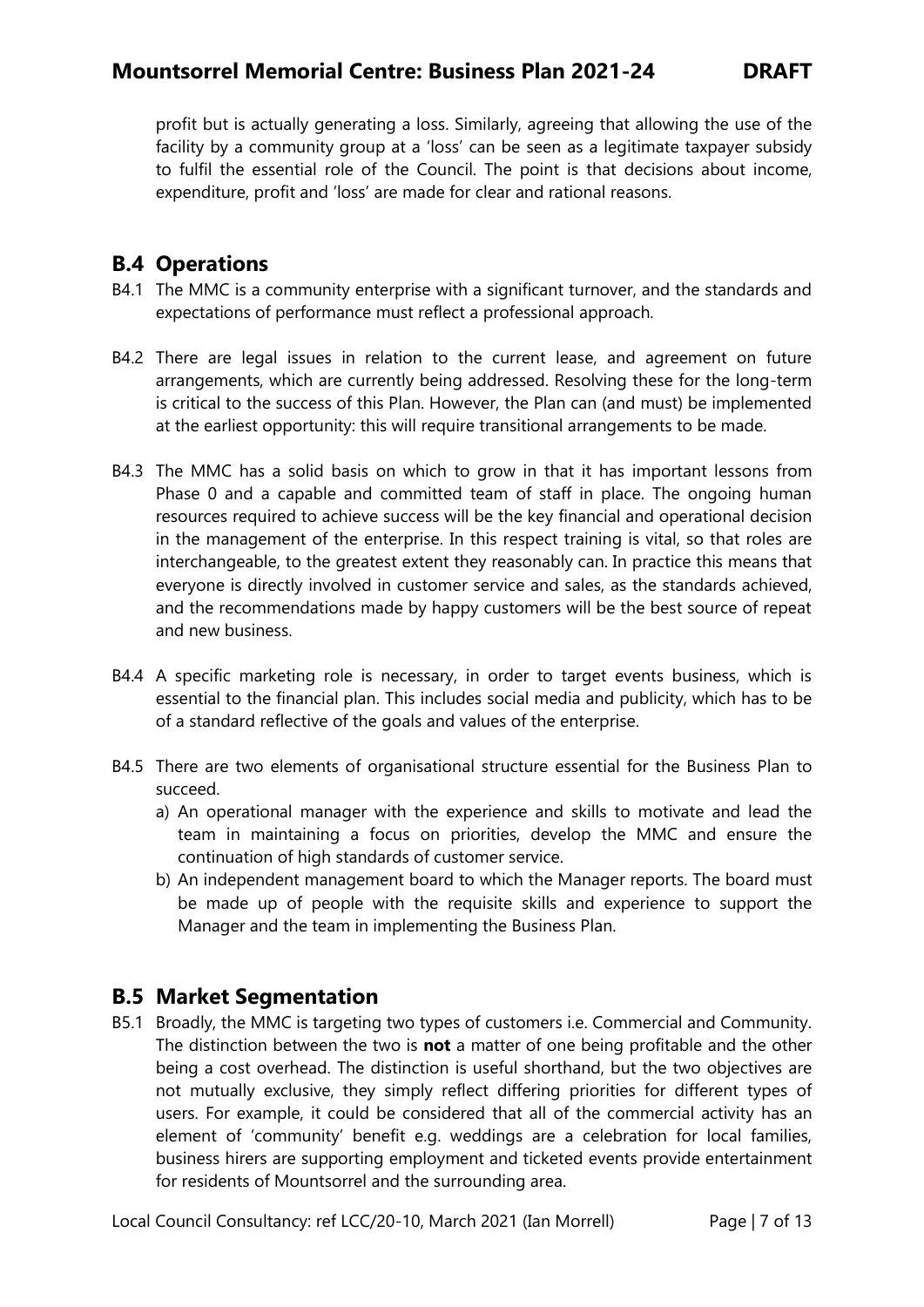B5.2 Within these categories there are important market segments. These are summarised in the table below.

| <b>Commercial (event hire)</b><br>Charging a competitive market rate in<br>order to generate profit. These activities<br>may also create community value, but as a<br>by-product of the commercial focus.                                                                                                                                                            | <b>Community (space hire)</b><br>The priority is utilisation for activities<br>creating Social Value. Charges are set at a<br>realistic level, without undercutting other<br>local community venues.                                                                                                                                                                                                                               |  |  |
|----------------------------------------------------------------------------------------------------------------------------------------------------------------------------------------------------------------------------------------------------------------------------------------------------------------------------------------------------------------------|------------------------------------------------------------------------------------------------------------------------------------------------------------------------------------------------------------------------------------------------------------------------------------------------------------------------------------------------------------------------------------------------------------------------------------|--|--|
| <b>Weddings:</b> getting the correct market<br>segmentation, service standards and<br>pricing for wedding events is the single<br>most important part of profit-generation<br>activity in the Plan.<br>With a wedding licence, this includes<br>ceremonies (with or without receptions),<br>wedding receptions, and wedding related<br>events (e.g. Mehndi parties). | <b>Classes:</b> these are activities organised by<br>groups within the community. Broadly they<br>will include those:<br>a) generating a modest income for the<br>organiser e.g. dance and yoga.<br>b) organised informally by people with<br>particular interests or concerns e.g. craft<br>clubs, support groups.<br>c) commercial activities e.g. weight<br>management groups operating as<br>branches of a national franchise. |  |  |
| Ticketed events: e.g. gigs, theatre, shows.<br>Risks relating to artist fees and ticket sales<br>must be carefully assessed on a case by<br>case basis. MMC has the potential to<br>become a regional entertainment centre.                                                                                                                                          | <b>Statutory and VCSE (Voluntary,</b><br><b>Community, Social Enterprise): the Vision</b><br>and Mission may include encouraging<br>organisations and groups into the MMC<br>who fulfil specific purposes perhaps within                                                                                                                                                                                                           |  |  |
| <b>Private hire:</b> this includes hires for parties<br>(adult and children), anniversaries,<br>celebrations etc                                                                                                                                                                                                                                                     | a proactive agenda e.g. health and well-<br>being, arts, heritage etc. Therefore groups<br>may be specifically encouraged to use<br>MMC because of the overt community                                                                                                                                                                                                                                                             |  |  |
| <b>Business hire:</b> e.g. meetings, training,<br>conferences. The potential business hire is<br>unclear, so this is a lower short-term<br>priority for marketing effort than weddings<br>and ticketed events.                                                                                                                                                       | benefit they produce.<br><b>Community Businesses: e.g. utilising</b><br>space for local start-ups.                                                                                                                                                                                                                                                                                                                                 |  |  |
| Other sources of profit and utilisation<br>Café: this should be seen as a food and beverage service, available within the café area,<br>but also a business opportunity for events.                                                                                                                                                                                  |                                                                                                                                                                                                                                                                                                                                                                                                                                    |  |  |

Bar: 'bar' should be distinguished from 'alcohol'. Non-alcoholic drinks generate a similar gross profit margin to alcohol. MMC must encourage the responsible consumption of alcohol on the premises. MMC controlling the café, so that it can utilise 2 bars for relevant events is a very important opportunity to generate profit.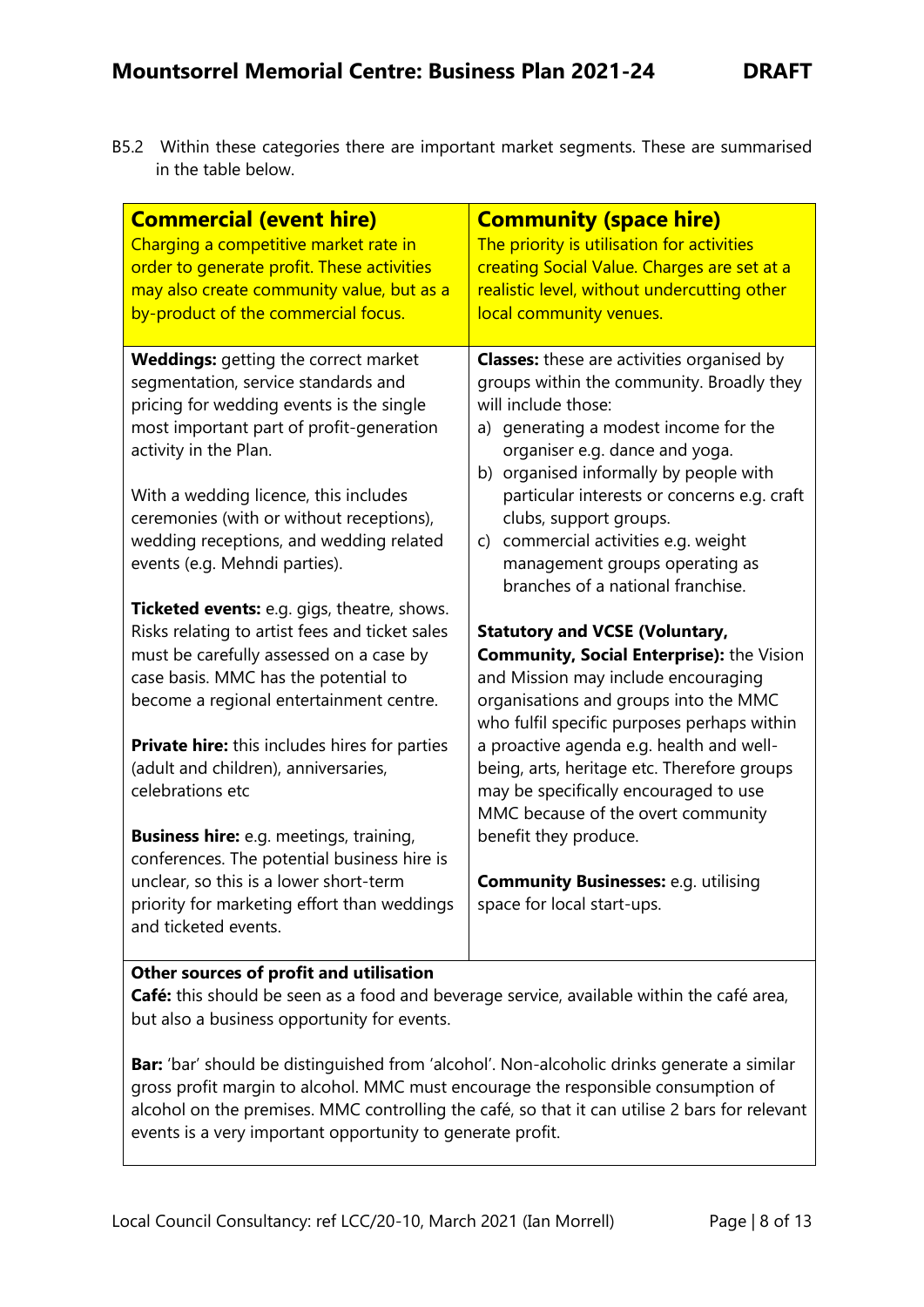## **B.6 Marketing**

- B6.1 This section should be read in conjunction with the 'MMC Marketing Plan 2021' which highlights opportunities for cost-effective marketing.
- B6.2 Marketing is a key role for the Centre Manager and a dedicated part of one other role within the team. This is distinct from Sales, which is everyone's responsibility. It may be helpful to consider Marketing as focussed proactively on generating activity and Sales as focussed reactively on responding to actual and potential demand.
- B6.3 The key to success of the marketing plan is focus, in terms of time and effort. In effect the priority for the marketing plan is simply:
	- a) The generation of new and repeat business, targeting those activities which generate the most profit, whilst developing the reputation of the Centre.
	- b) The promotion of activities fulfilling the Vision and Mission.
- B6.4 At the early stage of the Plan, community activities can be regarded as 'reactive' i.e. with good publicity and a simple and competitive charging policy for room hire, enquiries for classes, children's and adult parties and the like are likely to arise as a matter of course. Developing relationships with local groups is important, but the focus of marketing effort needs to be the longer lead-time bookings such as weddings, ticketed events and private hire parties. These events have the added benefit of generating bar (and possibly food) income.
- B6.5 The Market Segmentation table in the previous section gives a template for marketing priorities. To support this effort the following principles are essential:
	- a) Charges for both events and space hire must be simple, clear and easy to convey to potential customers in a few sentences.
	- b) Package prices must be clear in what they include and what they cost.
	- c) Staff must be confident in being able to respond to questions from customers.
	- d) Business hire opportunities should not be overlooked when they arise, and their potential for generating profit through food and beverage sales should be assessed. However, this must not be at the expense of regular hirers.
- B6.6 **Post Covid opportunities.** At the time of writing it appears that a full re-opening of venues will not be for a number of months. Hopefully, a number of opportunities will arise as a direct consequence of the easing and/or removal of restrictions.
	- **a) Weddings and related events.** The postponement of weddings during 2020-21 will have created a significant level of demand which presents an opportunity for MMC. This will be greatly increased by having a wedding licence. Developing a clear proposition for this market should be an immediate high priority for the MMC.
	- **b) Conferences and training.** The potential for using video as well as face to face for meetings and conferences raises the question of whether a hybrid business model may develop. Inevitably, whatever the new market looks like, cost will be a crucial factor and MMC will be competing with hotels and other venues, who will be aggressively competing for the business. Marketing MMC as a cost-effective venue for smaller conferences, meetings and training could be an opportunity, but should not be pursued in preference to other more profitable hirers.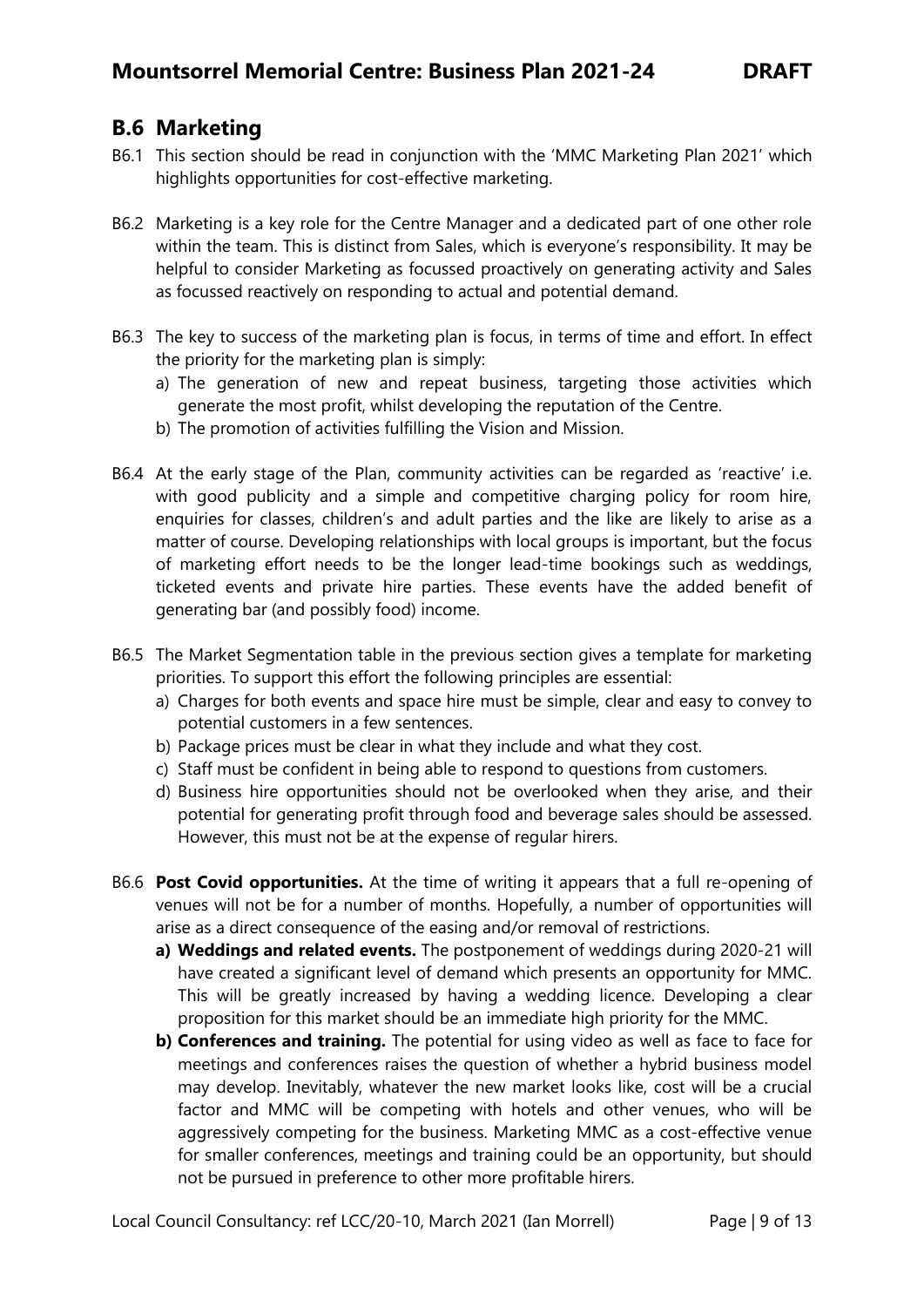### <span id="page-9-0"></span>**B.7 Building Utilisation**

- B7.1 An advantage for the MMC, learnt during Phase 0 and clearly understood by the staff, is that different target markets tend to use the building at different times of day. This is an operational asset which should be optimised as much as possible.
- B7.2 Careful consideration is required to creating designated blocks of time which are available for specific types of activity in order to optimise utilisation especially where multiple activities can be happening at the same time. This also leaves times in the week where one-off hirers, such as training events, might be accommodated.
- B7.3 When the MMC reopens, it is essential that community bookings are encouraged to be within designated blocks of time. This will help with utilisation and staff deployment and keep other times free to try and develop additional commercial or community uses.

### <span id="page-9-1"></span>**B.8 Critical Success Factors and Key Performance Indicators**

- B8.1 Key Performance Indicators need to be limited in number, simple, easy to measure, relevant to staff and integrated into day to day operational management.
- B8.2 Targets need to be more than financial, especially because of the specific role of the MMC. Achieving a complementary mix of commercial and community activity is entirely achievable, as long as the targets reflect this mix.
- B8.3 The MMC Management Board will need to produce targets and KPI's relevant to the charitable objectives of the company and to the Vision and Mission. Evaluation of all KPI's and targets will be a core element of the role of the Management Board and the Centre Manager and will be reviewed on an ongoing basis.
- B8.4 The following are not prescriptive but are suggestions for consideration:

#### **Customer satisfaction** (image and reputation)

- Measuring customer satisfaction
- Feedback survey after every event booking
- Retention rates
- Routine surveys of regular hirers. Formal and word of mouth.

#### **Utilisation**

- Number of itemised event bookings in relation to target.
- Identify how people heard of the Centre and why they have booked e.g. cost, convenience, service, recommendation.
- Room utilisation

#### **Financial**

- Profitability of events, by individual activity and types of events.
- Profitability of bar and café.
- Financial performance against budget: income, expenditure, level of subsidy.

Local Council Consultancy: ref LCC/20-10, March 2021 (Ian Morrell) Page | 10 of 13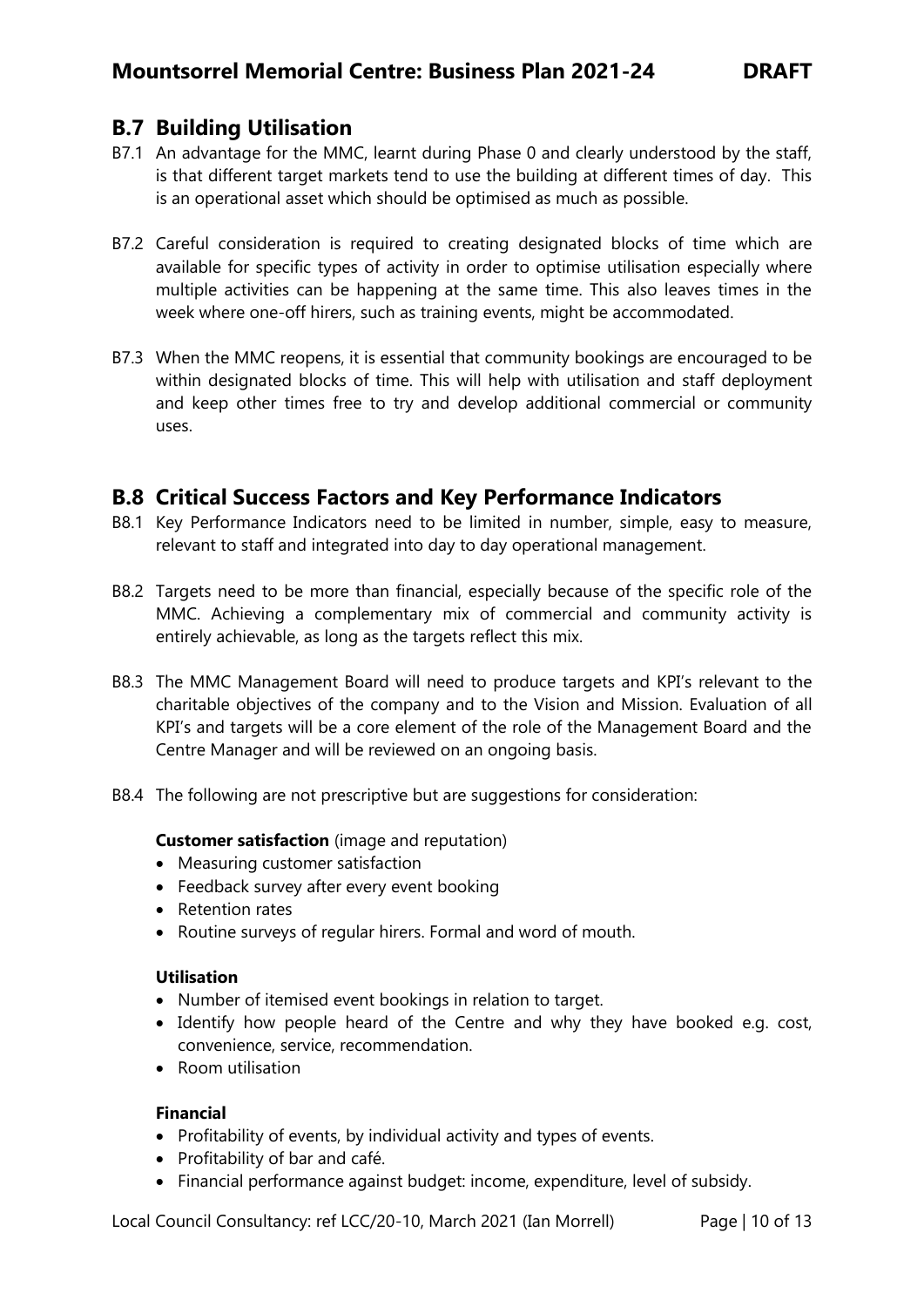### <span id="page-10-0"></span>**B.9 Charging and Other Income**

- B9.1 In Phase 0 the effort to generate income resulted in a fragmentation of pricing policy, resulting in an over complicated system, which lacked clarity for staff and hirers.
- B9.2 As described earlier there are two pricing models for MMC i.e. a charge for events (commercial) and a charge for room hire (community). Both of these need to be simple and consistent. 'Add-ons' should be kept to the absolute minimum, and only utilised where something is a genuinely exceptional item and/or is particularly costly to provide. The general principle is for prices to be inclusive and can (by exception) be reduced if a particular significant element included in the price is not required. However, the MMC should be confident in its charging policy and avoid the idea of negotiating with individual hirers, whether community or commercial.
- B9.3 A clear understanding of fixed and variable cost recovery as well as the market competition is essential to determining the optimum level of charging. If event activity cannot generate business at a rate which produces secure profit, then it should not be undertaken. The principle of 'loss leaders' is one that should be avoided and only utilised (if at all) as part of a carefully risk assessed plan for a new and potentially lucrative business opportunity.
- B9.4 The idea of 'taster' charges is different from loss leaders. For example, if a local group is starting up but is not sure whether it could be viable, offering an introductory discount for (say) five sessions is a reasonable decision: it is better for the MMC to have a reduced income than none at all, and may create a loyal regular hirer. Similarly, it is worth exploring whether there is a market for weddings on weekdays, perhaps at certain times of the year, like school holidays, and offer a reduced rate as a standard pricing policy.
- B9.5 In other words, if commercial activities are not generating profit then it is better not to hire out, whereas with community use all income can be seen as positive, unless it precludes use of the building for something which is a higher priority.
- B9.6 In phase 0 the MMC offered discounted rates for local hirers and charities. This policy should be carefully reconsidered. If it generates additional activity and profit that might not otherwise be achieved, then it has a positive impact. However, residents who do not use the MMC might regard it as unfair since their local tax is already being used to subsidise the Centre. An alternative to the discount model for regular hirers or one-off users (e.g. charities) is for MPC to consider grants to these organisations to the value of some or all of the hire cost.

## <span id="page-10-1"></span>**B.10 Financial Plan**

B10.1A financial plan is not a definitive prediction or inevitably self-fulfilling. Its purpose is to demonstrate the viability of a proposition. This is complicated in the case of the MMC where a balance has to be struck between financial demands and community usage. The MMC does not exist as a 'free resource' for the local community: the MPC subsidy is significant and has to be justified to local tax payers.

Local Council Consultancy: ref LCC/20-10, March 2021 (Ian Morrell) Page | 11 of 13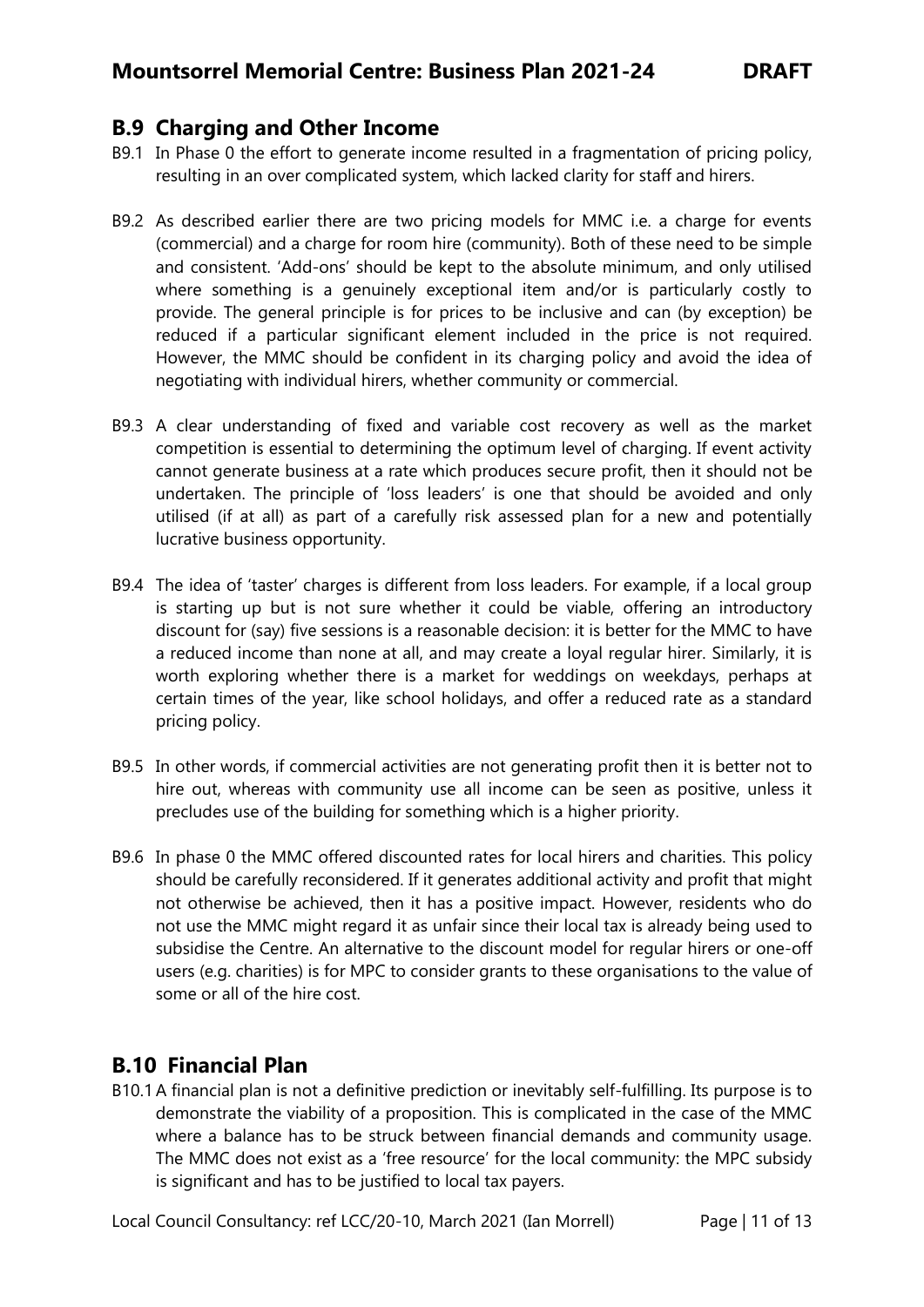- B10.2 The attached budget is therefore for guidance only, both in terms of format and content. The operating budget should be developed as the MMC evolves, containing detail specific to the operation of the enterprise. Accurate income figures segmented by activity and profitability will be necessary.
- B10.3 There are many variables in this Business Plan, which significantly complicates the range of potential financial outcomes. The assumptions made in the financial plan are generally cautious, giving a reasonable degree of confidence to the following outcomes at the end of the three year period of the Plan.
	- a) A balance of community and financial targets can be achieved but it is unrealistic to expect MMC to be financially self-supporting.
	- b) However, the level of subsidy, which presumably will come from the Parish Council through the annual Precept, will be predictable, manageable and will decrease significantly from the current level if the Plan is successfully implemented.

#### B10.4 **Financial Plan Assumptions**

#### **a) Income**

- i. The Business Plan assumes a realistic level of bookings, on the assumption that all government restrictions on usage have been lifted and Year 1 of the plan can be started. The period before then is the opportunity to plan for full opening.
- ii. Income estimates have been worked up with reference to actual figures from 2019-20.
- iii. Bar (**and events?)** income has been set at a figure equivalent to 2019-20 actuals.
- iv. In Year 2 the assumption is that events income will increase by 43% and community hire by 50%. Bar income increases by one-third.
- v. The figures for the café are nominal and may be a significant under-estimate. This ensures that the overall plan has some contingency for other income figures not achieving expectations.
- vi. In Year 3 community hire increases by a further third. This means a doubling of usage from Year 1. These figures are modest, and although community usage is not a big driver of income or profit, if these are exceeded this adds another element of contingency to the plan.
- vii. Bar income increases by 25% over the three years, relating to increased activity. The level of average income from events, and prices charged, are assumed to remain steady throughout the Plan.
- viii. Income increases 77% over the 3 year plan.
- ix. This assumes that events income increases by 75% over the Plan period.

#### **b) Expenditure**

- i. The baseline is the projected expenditure budget for 2020-21, which was the first time that MMC broke down the operational costs for the MMC.
- ii. Inc sinking fund for future repairs etc.
- iii. Expenditure increases by 17%. This includes the additional cost of a manager from year 1, without which the increase from current cost would be XXX